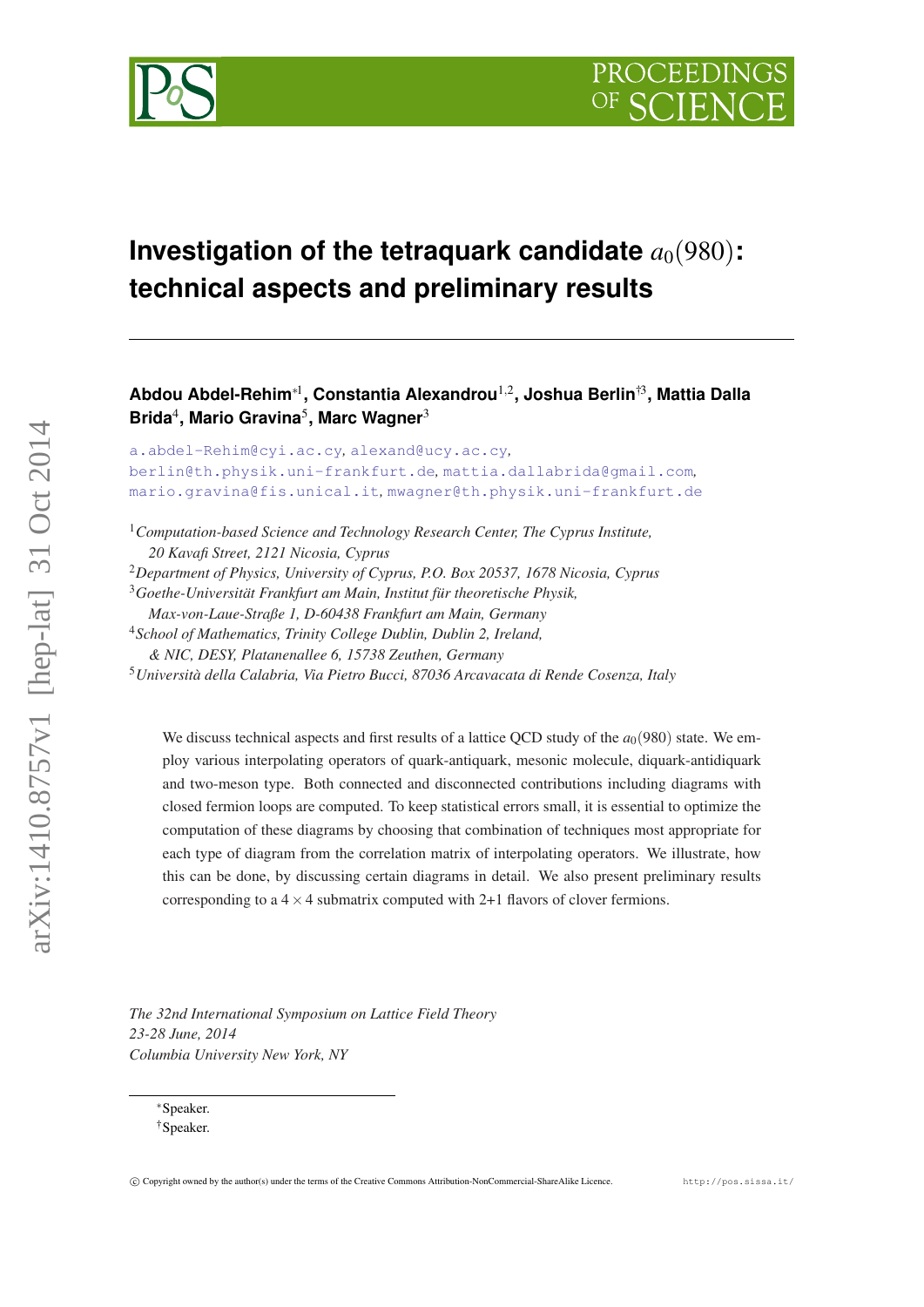## 1. Introduction

Our understanding of the light scalar meson sector  $(J^P = 0^+)$  is incomplete [\[1](#page-11-0), [2,](#page-11-0) [3\]](#page-11-0). The observed mass ordering of the states  $\sigma$ ,  $f_0(980)$ ,  $\kappa$  and  $a_0(980)$  appears inverted from what would be naively expected from conventional quark models (cf. Fig. 1a and Fig. 1b). Using a single quark and a single antiquark isospin  $I = 1$  can only be realized with two light quarks, whereas for  $I = 0$ either two light quarks or two strange quarks are possible. Thus in the conventional quark model the flavor structure of these scalar mesons would be the following  $SU(3)$  flavor nonet [\[4\]](#page-11-0):

$$
I = 0 \rightarrow \sigma = \frac{1}{\sqrt{2}} \left( u\bar{u} + d\bar{d} \right) , \quad f_0 = s\bar{s}
$$
  
\n
$$
I = 1/2 \rightarrow \kappa^+ = u\bar{s} , \quad \kappa^0 = d\bar{s} , \quad \bar{\kappa}^0 = s\bar{d} , \quad \kappa^- = s\bar{u}
$$
  
\n
$$
I = 1 \rightarrow a_0^+ = u\bar{d} , \quad a_0^0 = \frac{1}{\sqrt{2}} \left( u\bar{u} - d\bar{d} \right) , \quad a_0^- = d\bar{u}.
$$
 (1.1)

Moreover, such an assignment does not explain the mass degeneracy of  $f_0(980)$  and  $a_0(980)$  and it is hard to understand, why  $\sigma$  and  $\kappa$  are broader than  $f_0(980)$  and  $a_0(980)$ .



Figure 1: The spectrum of light scalar mesons  $(J^P = 0^+)$ . From left to right: (a) Experimental results. (b) Conventional quark model (quark-antiquark structure). (c) Assuming a four-quark structure.

Alternatively one can assume a four-quark structure with quark content

$$
I = 0 \rightarrow \sigma = u d\bar{u} \bar{d} , f_0 = \frac{1}{\sqrt{2}} \left( u s \bar{u} \bar{s} + d s \bar{d} \bar{s} \right)
$$
  
\n
$$
I = 1/2 \rightarrow \kappa^+ = u d \bar{d} \bar{s} , \kappa^0 = u d \bar{u} \bar{s} , \bar{\kappa}^0 = u s \bar{u} \bar{d} , \kappa^- = d s \bar{u} \bar{d}
$$
  
\n
$$
I = 1 \rightarrow a_0^+ = u s \bar{d} \bar{s} , a_0^0 = \frac{1}{\sqrt{2}} \left( u s \bar{u} \bar{s} - d s \bar{d} \bar{s} \right) , a_0^- = d s \bar{u} \bar{s}.
$$
 (1.2)

Within this interpretation both the mass degeneracy of  $f_0(980)$  and  $a_0(980)$  and the mass ordering of the whole nonet is simple to understand (cf. Fig. 1c). The rather large width of  $\sigma$  and  $\kappa$  is also easier to explain, since the decay channels to  $\pi + \pi$  and  $K + \pi$ , respectively, are OZI allowed.

A number of lattice QCD studies of light scalar mesons have been published in the last couple of years [[5](#page-11-0), [6](#page-11-0), [7](#page-11-0), [8](#page-11-0), [9](#page-11-0), [10](#page-11-0)]. In this work we continue our investigation of the light scalar nonet  $[11, 12, 13, 14, 15, 16]$  $[11, 12, 13, 14, 15, 16]$  $[11, 12, 13, 14, 15, 16]$  $[11, 12, 13, 14, 15, 16]$  $[11, 12, 13, 14, 15, 16]$  $[11, 12, 13, 14, 15, 16]$  $[11, 12, 13, 14, 15, 16]$  $[11, 12, 13, 14, 15, 16]$  $[11, 12, 13, 14, 15, 16]$  $[11, 12, 13, 14, 15, 16]$  $[11, 12, 13, 14, 15, 16]$  $[11, 12, 13, 14, 15, 16]$  focusing on the study of the  $a<sub>0</sub>(980)$  state. We use a variety of interpolating operators with the aim to shed some light on the structure of the  $a<sub>0</sub>(980)$ . The interpolators include a conventional quark-antiquark operator as well as different types of four quark operators with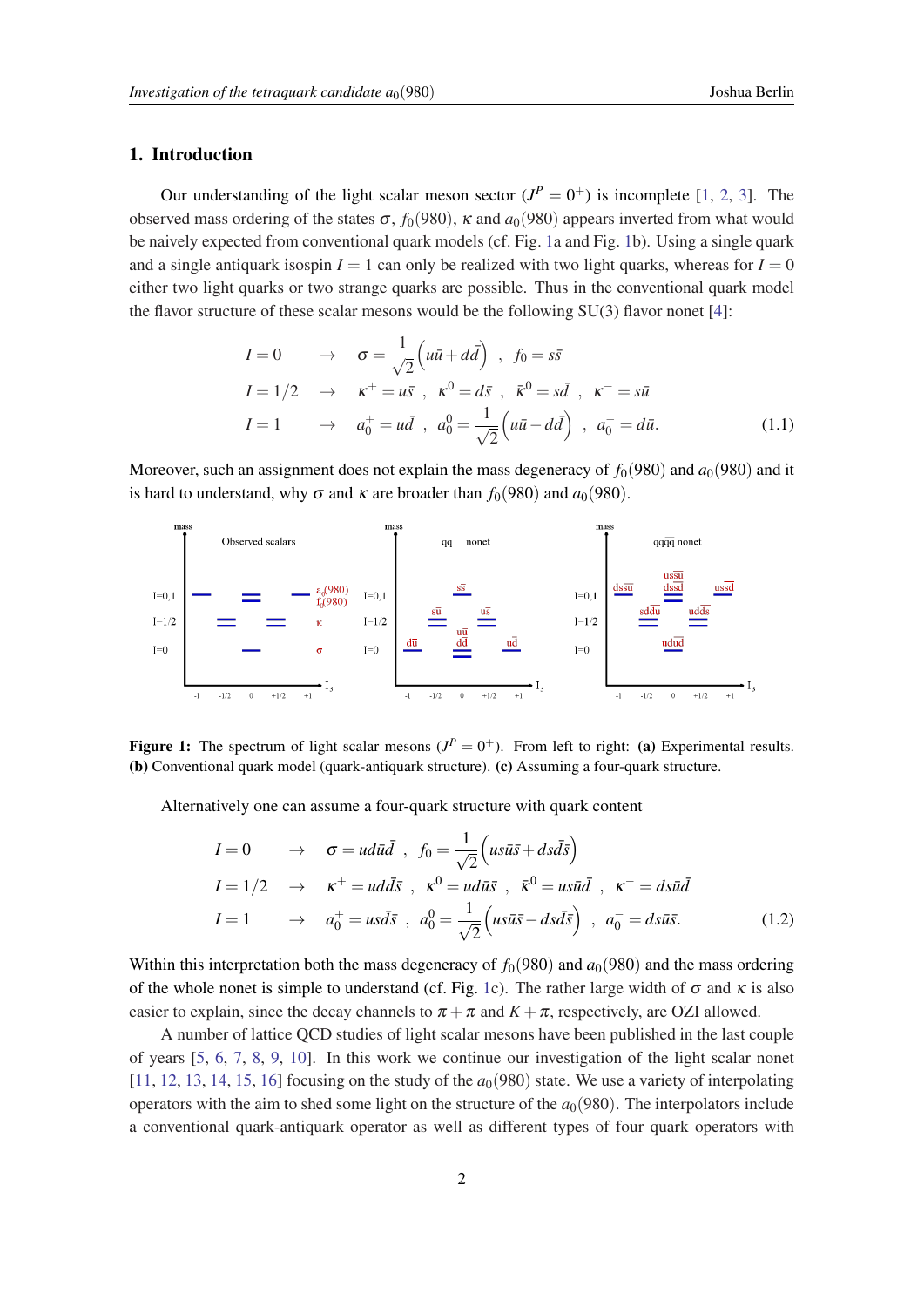<span id="page-2-0"></span>mesonic molecule, diquark-antidiquark and two-meson structure. In the corresponding correlation matrix several diagrams with disconnected pieces or with closed fermion loops are present, which are particularly difficult to compute. To obtain an acceptable signal-to-noise ratio, it is imperative to identify the most efficient strategy of computation for each diagram. In section 2 and section [3](#page-3-0) we will describe these technical aspects in detail. In section [4](#page-6-0) the lattice setup is discussed and first numerical results are presented.

# 2. Interpolating operators and correlation matrix

Our variational basis of interpolating operators  $\mathcal{O}^j$  entering the correlation matrix

$$
C_{jk}(t) = \left\langle \mathcal{O}^{j}(t)\mathcal{O}^{k\dagger}(0) \right\rangle
$$
 (2.1)

is the following:

$$
\mathcal{O}^1 = \mathcal{O}^{q\bar{q}} = \sum_{\mathbf{x}} \left( \bar{d}_{\mathbf{x}} u_{\mathbf{x}} \right) \tag{2.2}
$$

$$
\mathscr{O}^2 = \mathscr{O}^{K\bar{K}, \text{ point}} = \sum_{\mathbf{x}} \left( \bar{s}_{\mathbf{x}} \gamma_5 u_{\mathbf{x}} \right) \left( \bar{d}_{\mathbf{x}} \gamma_5 s_{\mathbf{x}} \right) \tag{2.3}
$$

$$
\mathscr{O}^3 = \mathscr{O}^{\eta_s \pi, \text{ point}} = \sum_{\mathbf{x}} \left( \bar{s}_{\mathbf{x}} \gamma_5 s_{\mathbf{x}} \right) \left( \bar{d}_{\mathbf{x}} \gamma_5 u_{\mathbf{x}} \right) \tag{2.4}
$$

$$
\mathcal{O}^4 = \mathcal{O}^{Q\bar{Q}} = \sum_{\mathbf{x}} \varepsilon_{abc} \left( \bar{s}_{\mathbf{x},b} (C\gamma_5) \bar{d}_{\mathbf{x},c}^T \right) \varepsilon_{ade} \left( u_{\mathbf{x},d}^T (C\gamma_5) s_{\mathbf{x},e} \right)
$$
(2.5)

$$
\mathscr{O}^5 = \mathscr{O}^{K\bar{K}, 2\text{-part}} = \sum_{\mathbf{x}, \mathbf{y}} \left( \bar{s}_{\mathbf{x}} \gamma_5 u_{\mathbf{x}} \right) \left( \bar{d}_{\mathbf{y}} \gamma_5 s_{\mathbf{y}} \right) \tag{2.6}
$$

$$
\mathscr{O}^6 = \mathscr{O}^{\eta_s \pi, 2\text{-part}} = \sum_{\mathbf{x}, \mathbf{y}} \left( \bar{s}_{\mathbf{x}} \gamma_5 s_{\mathbf{x}} \right) \left( \bar{d}_{\mathbf{y}} \gamma_5 u_{\mathbf{y}} \right), \tag{2.7}
$$

where *C* is the charge conjugation matrix. The first interpolating operator  $\mathcal{O}^{q\bar{q}}$  is the conventional quark-antiquark "quark model interpolator". Since the rest of the interpolating operators have fourquarks, the off-diagonal elements  $C_{1,j}$  and  $C_{j,1}$ ,  $j = 2, \dots, 6$  of the correlation matrix will have closed fermion loops or propagators that start and end on the same timeslice. The interpolating operators  $\mathscr{O}^{K\bar{K}$ , point,  $\mathscr{O}^{\eta_s\pi}$ , point and  $\mathscr{O}^{Q\bar{Q}}$  are four-quark operators with all quark fields located on the same point in space. The first two have a mesonic molecule structure ( $K\bar{K}$  and  $\eta_s\pi$ ), whereas the third has diquark-antidiquark structure (here we use the lightest diquark and antidiquark corresponding to spin structure  $C\gamma_5$  [[4](#page-11-0), [17,](#page-11-0) [18\]](#page-11-0)) and is expected to have a large overlap with a possibly existing tetraquark state. The last two interpolating operators  $\mathcal{O}^{K\bar{K}$ , 2-part and  $\mathcal{O}^{\eta_s\pi}$ , 2-part are also made of two mesons, but each meson has been projected to zero momentum, i.e. their positions are independent from each other.

The matrix elements  $C_{jk}$  can be expressed in terms of quark propagators and represented diagrammatically. For example the  $C_{11}$  matrix element is given by

$$
C_{11}(t) = \left\langle \mathcal{O}^{q\bar{q}}(t) \mathcal{O}^{q\bar{q}^{\dagger}}(0) \right\rangle = -\sum_{\mathbf{x}, \mathbf{y}} \left\langle \text{Tr}\left(\gamma_{5} G^{d}(\mathbf{x}, t; \mathbf{y}, 0)^{\dagger} \gamma_{5} G^{u}(\mathbf{x}, t; \mathbf{y}, 0) \right) \right\rangle, \tag{2.8}
$$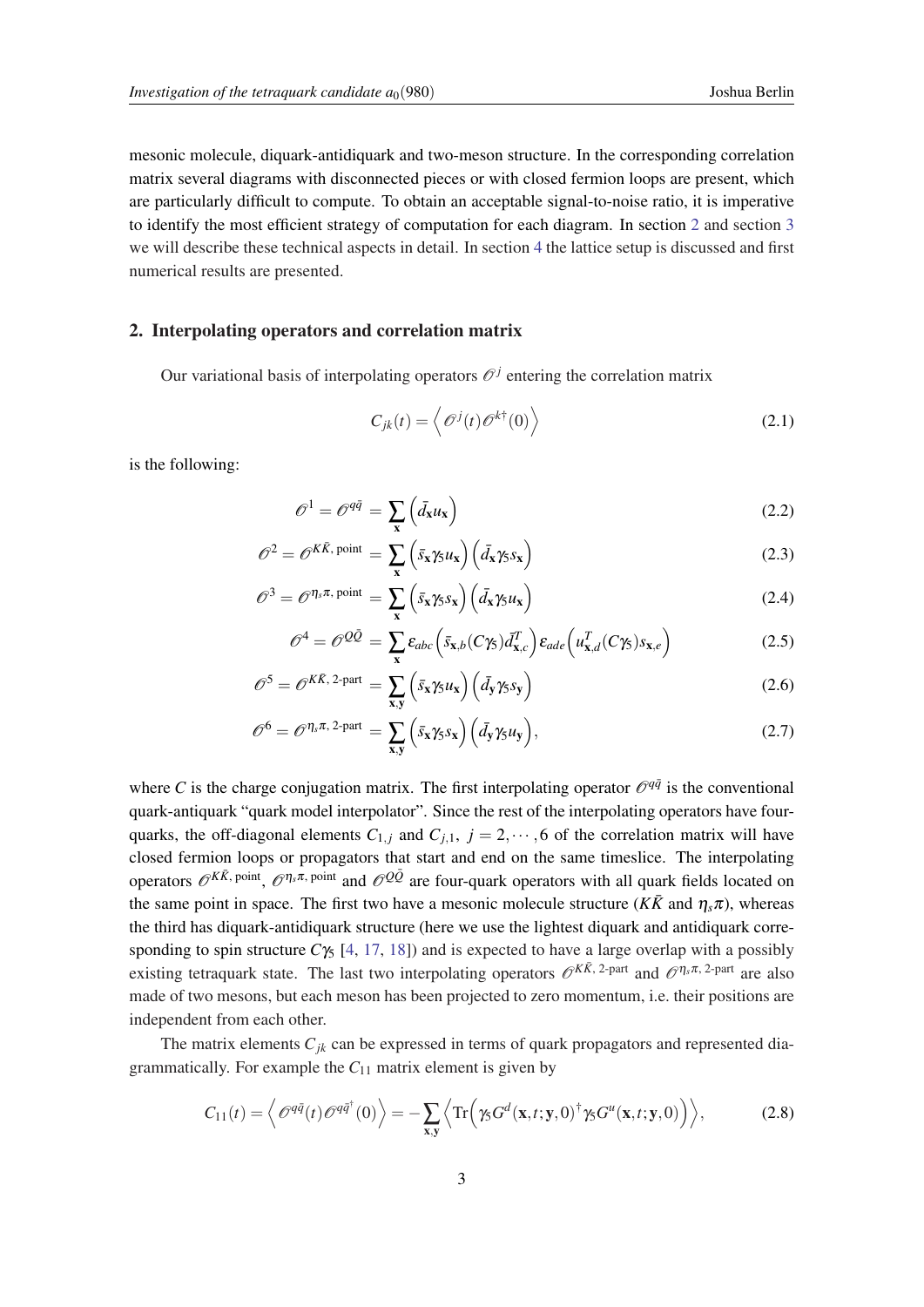<span id="page-3-0"></span>where  $G^{u/d}$  denotes the  $u/d$  propagator and the trace is over the spin and color components. This expression corresponds to the diagram shown in Fig. 2a. Similarly one can write the matrix elements  $C_{22}$  and  $C_{33}$  as

$$
C_{22}(t) = \left\langle \mathcal{O}^{K\bar{K}, \text{ point}}(t) \mathcal{O}^{K\bar{K}, \text{ point}}(0)^{\dagger} \right\rangle =
$$
  
\n
$$
= \sum_{\mathbf{x}, \mathbf{y}} \left\langle \text{Tr} \left( G^{s}(\mathbf{x}, t; \mathbf{y}, 0)^{\dagger} G^{u}(\mathbf{x}, t; \mathbf{y}, 0) \right) \text{Tr} \left( G^{d}(\mathbf{x}, t; \mathbf{y}, 0)^{\dagger} G^{s}(\mathbf{x}, t; \mathbf{y}, 0) \right) \right\rangle
$$
  
\n
$$
- \sum_{\mathbf{x}, \mathbf{y}} \left\langle \text{Tr} \left( \gamma_{5} G^{u}(\mathbf{x}, t; \mathbf{y}, 0) \gamma_{5} G^{s}(\mathbf{y}, 0; \mathbf{y}, 0) G^{d}(\mathbf{x}, t; \mathbf{y}, 0)^{\dagger} G^{s}(\mathbf{x}, t; \mathbf{x}, t) \right) \right\rangle
$$
  
\n
$$
C_{33}(t) = \left\langle \mathcal{O}^{\eta_{5}\pi, \text{ point}}(t) \mathcal{O}^{\eta_{5}\pi, \text{ point}}(0)^{\dagger} \right\rangle =
$$
  
\n
$$
= \sum_{\mathbf{x}, \mathbf{y}} \left\langle \text{Tr} \left( G^{s}(\mathbf{x}, t; \mathbf{y}, 0)^{\dagger} G^{s}(\mathbf{x}, t; \mathbf{y}, 0) \right) \text{Tr} \left( G^{d}(\mathbf{x}, t; \mathbf{y}, 0)^{\dagger} G^{u}(\mathbf{x}, t; \mathbf{y}, 0) \right) \right\rangle
$$
  
\n
$$
- \sum_{\mathbf{x}, \mathbf{y}} \left\langle \text{Tr} \left( \gamma_{5} G^{s}(\mathbf{y}, 0; \mathbf{y}, 0) \right) \text{Tr} \left( G^{d}(\mathbf{x}, t; \mathbf{y}, 0)^{\dagger} G^{u}(\mathbf{x}, t; \mathbf{y}, 0) \right) \text{Tr} \left( \gamma_{5} G^{s}(\mathbf{x}, t; \mathbf{x}, t) \right) \right\rangle, (2.10)
$$

where the second terms in  $(2.9)$  and  $(2.10)$  contain closed fermion loops. In our diagrammatic language, which displays the spacetime structure, but does not take into account spin and color indices,  $C_{22}$  and  $C_{33}$  are represented by the same diagram (cf. Fig. 2b).





After applying this procedure to all matrix elements of the  $6 \times 6$  correlation matrix  $C_{jk}$  one arrives at the diagrammatic matrix representation shown in Fig. [3.](#page-4-0) One can easily see the necessity of computing closed fermion loops and timeslice propagators, e.g. for the correlations of  $\mathcal{O}^{q\bar{q}}$  and four-quark interpolating operators (first row and first column).

#### 3. Techniques to compute the correlation matrix elements

In this section we discuss and compare different methods to compute propagators and the correlation matrix elements  $C_{jk}$ . For each diagram one should choose the optimal combination of techniques in a sense that the required CPU time is minimized and/or the signal-to-noise ratio is maximized.

There are four ways to compute quark propagators and correlators, which we try to combine most efficiently for each diagram: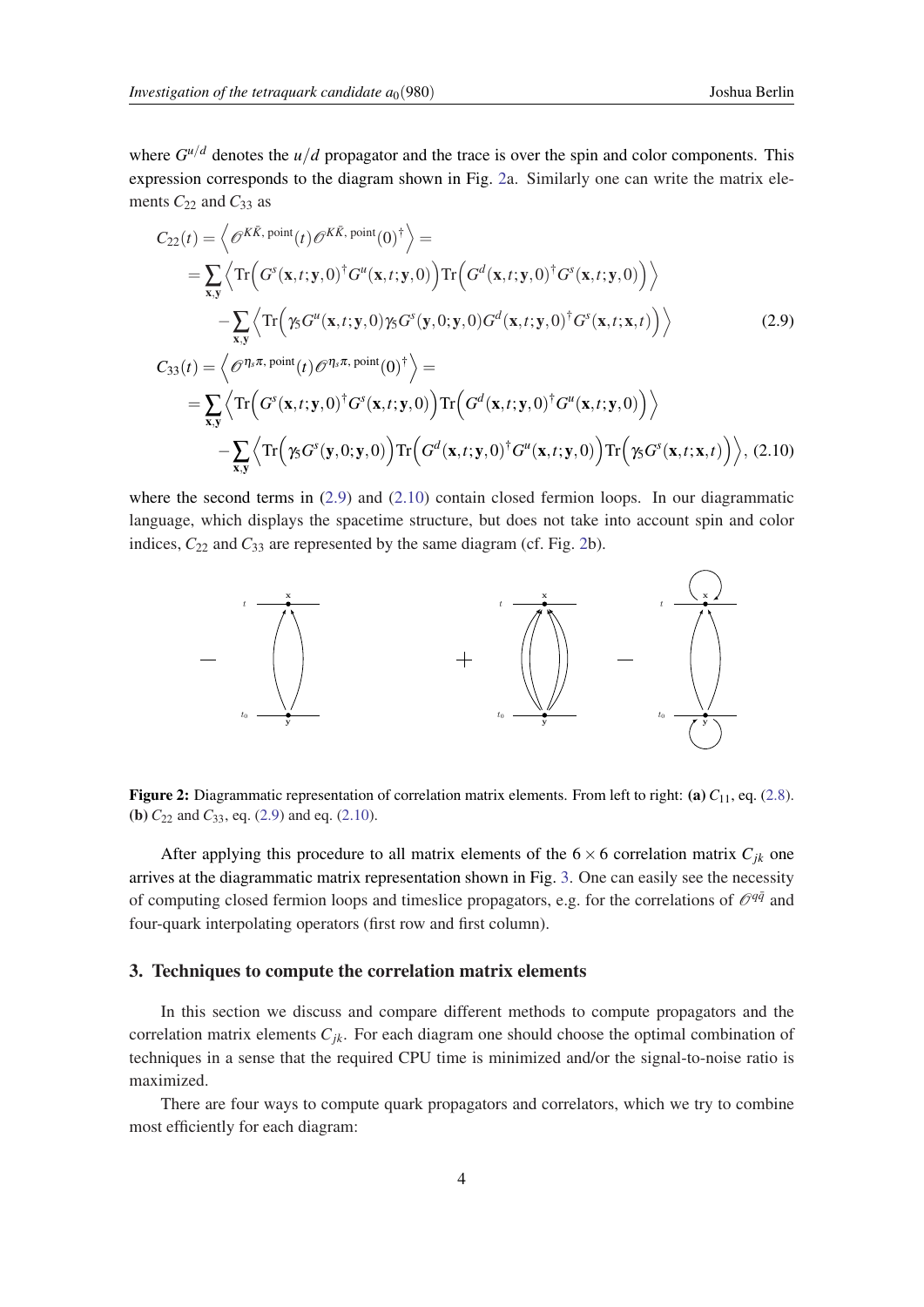<span id="page-4-0"></span>

**Figure 3:** Diagrammatic representation of the  $6 \times 6$  correlation matrix  $C_{ik}$  corresponding to the interpolating operators  $(2.2)$  to  $(2.7)$  $(2.7)$ .

a) Fixed-source propagators: (for details cf. e.g. [\[19](#page-11-0), [20](#page-11-0)])

A straightforward method to compute propagators  $G(x; x_0)$  from a single point in spacetime  $x<sub>0</sub>$  to any other point in spacetime  $x$  (therefore, also called point-to-all propagators). Fixedsource propagators are prohibitively expensive, when a diagram involves sums over both ends of the propagator, i.e.  $\sum_{\mathbf{x}, \mathbf{x}_0}$ .

b) Stochastic timeslice-to-all propagators: (for details cf. e.g. [[21,](#page-11-0) [22](#page-12-0)])

Using stochastic  $Z(2) \times Z(2)$  noise on a single timeslice  $t_0$  one can stochastically estimate propagators  $G(x; x_0, t_0)$  from any point in space  $x_0$  at time  $t_0$  to any other point in spacetime *x*. This technique is particularly useful, when computing closed fermion loops, i.e. diagrams involving  $\sum_{\mathbf{x}} G(\mathbf{x}, t; \mathbf{x}, t)$ .

c) One-end trick: (for details cf. e.g. [[23,](#page-12-0) [24](#page-12-0)])

An efficient method to stochastically estimate a pair of propagators combined by a spatial sum  $\sum_{x_0}$  at time  $t_0$ , i.e. expressions containing  $\sum_{x_0} G(x; x_0, t_0) G^{\dagger}(x_0, t_0; y)$ . If more than two propagators are involved in the sum, the one-end trick is not applicable.

d) Sequential propagators: (cf. e.g. [[25\]](#page-12-0))

Another possibility to compute a pair of propagators combined by a spatial sum  $\sum_{x_0}$  at time *t*<sub>0</sub>, i.e. expressions containing  $\sum_{x_0} G(x; x_0, t_0) G^{\dagger}(x_0, t_0; y)$ , which does not necessarily involve stochastic sources. Again, if more than two propagators are involved in the sum, it is not possible to compose two of them into a sequential propagator.

These techniques can be combined in many different ways. An example is the combination of a sequential propagator d) and the one-end trick c) to compute the "triangular diagram"  $C_{15}$  as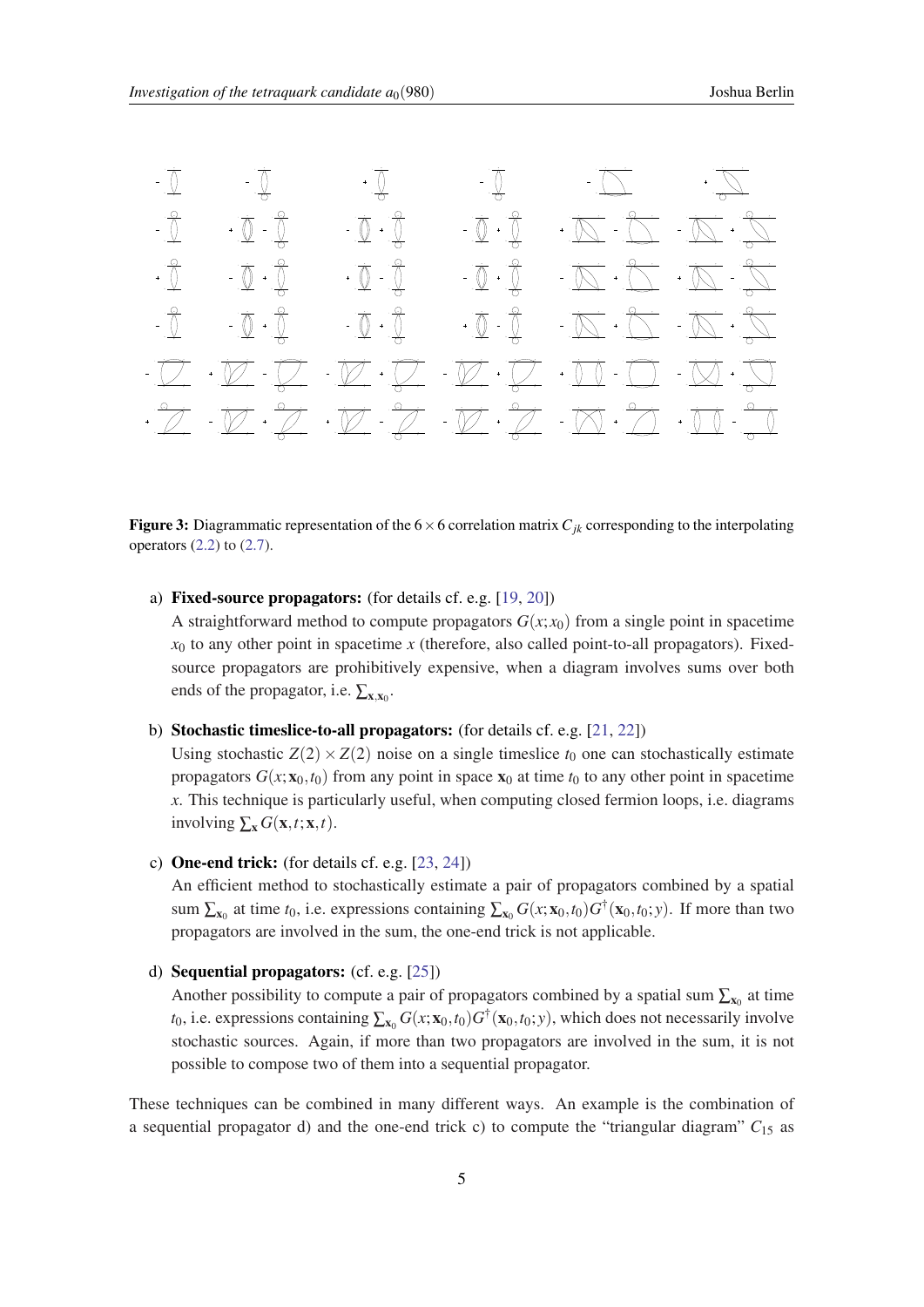sketched in the following:

$$
C_{15} = -\Big\langle \sum_{\mathbf{x}} \sum_{\mathbf{x}'} \gamma_{5\alpha\beta} G^u_{\beta\gamma}(\mathbf{x}, t; \mathbf{x}', t') \gamma_{5\gamma\delta} \underbrace{\sum_{\mathbf{y}'} G^s_{\delta\epsilon}(\mathbf{x}', t'; \mathbf{y}', t') G^d_{\epsilon\alpha}(\mathbf{y}', t'; \mathbf{x}, t)}_{\text{sequential propagator } G^{\text{sequential}}_{\delta\alpha}(\mathbf{x}', t'; \mathbf{x}, t)} \Big\rangle. \tag{3.1}
$$

The sequential propagator replaces two of the quark propagators  $G_{\delta\epsilon}^s(\mathbf{x}',t';\mathbf{y}',t')$  and  $G_{\epsilon\alpha}^d(\mathbf{y}',t';\mathbf{x},t)$ . Then the one-end trick is used to contract it properly with the third quark propagator  $G_{\beta\gamma}^u(\mathbf{x},t;\mathbf{x}',t')$ . This approach yields a much better signal-to-noise ratio than e.g. combining three stochastic timeslice-to-all propagators. Another diagram, for which this strategy is very efficient, is the "rectangular diagram" in  $C_{55}$ .

## 3.1 Selecting the optimal method

Each diagram in Fig. [3](#page-4-0) can be computed in a variety of ways. A priori it is usually not clear, which combination of techniques a), b), c) and d) is most efficient. Consider for example the diagram with the two closed fermion loops contributing to *C*<sup>46</sup> (cf. Fig. 4). Options to evaluate this diagram numerically include the following:

- (1) Compute three fixed-source propagators and a stochastic propagator (fixed-source at x, stochastic propagator for the disconnected loop at  $x'$ ).
- (2) Use the one-end trick at  $y'$  and a fixed-source propagator for the loop at x to compute the big connected piece, use a stochastic propagator for the disconnected loop at x').
- (3) Use the one-end trick at  $y'$  and a stochastic propagator for the loop at  $x$  to compute the big connected piece, use a fixed-source propagator for the disconnected loop at  $x'$ ).
- (4) Use the one-end trick at  $y'$  and a stochastic propagator for the loop at x to compute the big connected piece, use another stochastic propagator for the disconnected loop at  $x'$ ).



Figure 4: Diagram contributing to  $C_{46}$ .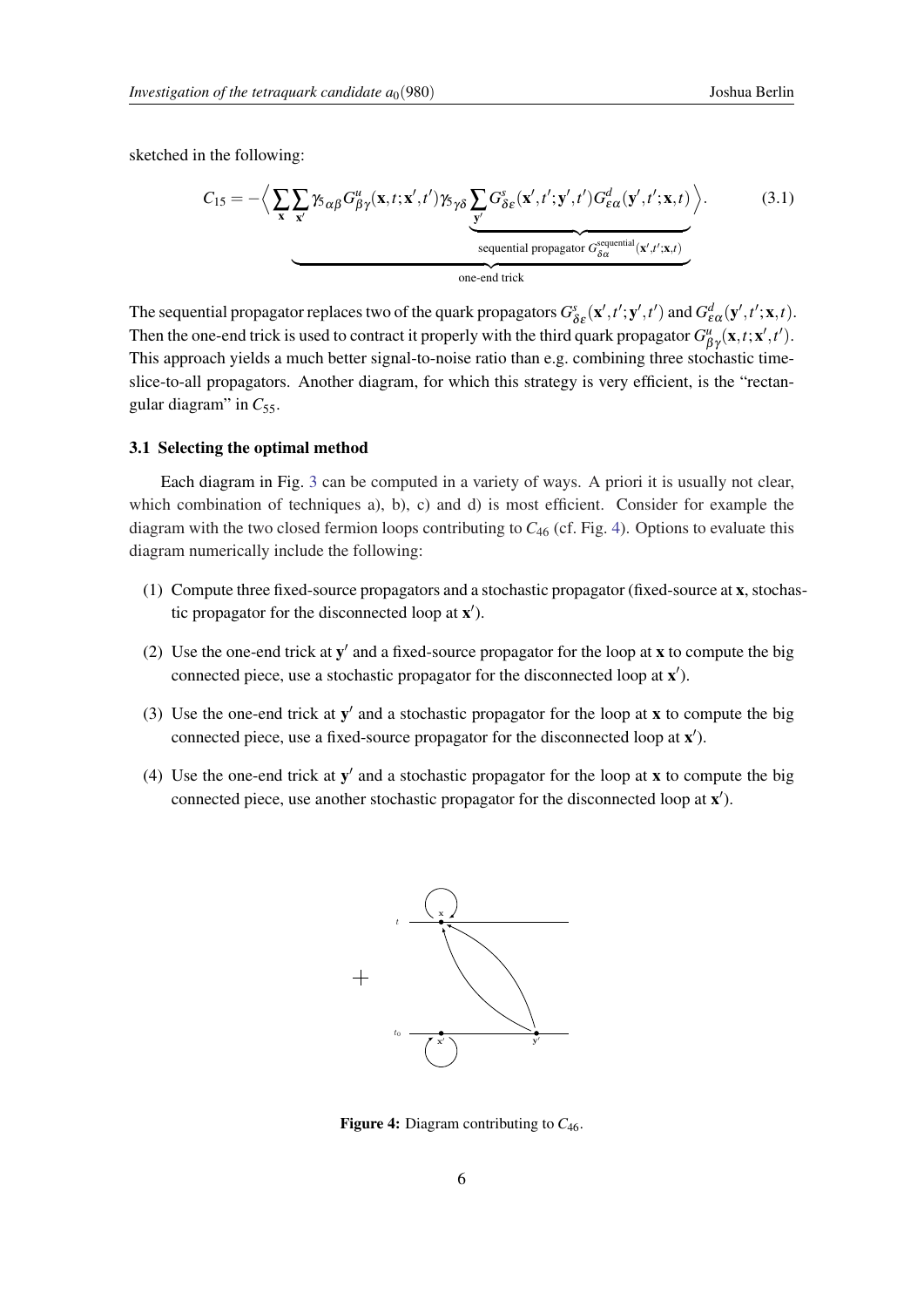<span id="page-6-0"></span>The last option (4) involves two stochastic propagators. In general increasing the number of stochastic propagators quickly leads to a poor signal-to-noise ratio. Therefore (4) is not expected to be an efficient method. Using a single stochastic propagator and the one-end trick (options (2) and (3)) might still be comparable to option (1), where also a stochastic propagator is involved. It probably needs an exploratory numerical study before (2) and (3) should be discarded. Whether (2) and (3) perform on a similar level or one is superior to the other, is also not obvious. Probably option (1) is the most efficient choice, since only one of the four propagators is treated by stochastic methods.

## 3.2 An example of a numerical comparison of methods

In the following we demonstrate that different methods might yield significantly different signal-to-noise ratios. To this end we compute the four correlation matrix elements  $C_{i1}$ ,  $j =$ 1,2,3,4. For *C*<sup>11</sup> we use

- (1) two fixed-source propagators (blue points in Fig. [5](#page-7-0)a),
- (2) the one-end trick (red points in Fig. [5](#page-7-0)a).

For  $C_{i1}$ ,  $j = 2, 3, 4$  we use

- (1) two fixed-source propagators (fixed source, where only two propagators join) and a stochastic timeslice-to-all propagator for the closed fermion loop (blue points in Fig. [5b](#page-7-0) to Fig. [5d](#page-7-0)),
- (2) the one-end trick and a stochastic timeslice-to-all propagator for the closed fermion loop (red points in Fig. [5b](#page-7-0) to Fig. [5](#page-7-0)d).

For all four diagrams the statistical errors obtained with methods (2) are roughly twice as large as those obtained with methods (1). Note, however, that for the latter the number of samples is larger by the factor 25 (2,500 samples compared to 100 samples). Moreover, for each sample in (1) 12 sources for light *u*/*d* propagators had to be inverted, while for (2) 2 inversion were sufficient (inversions for *s* propagators are comparably cheap and, therefore, not taken into account). Consequently, at roughly fixed computational costs (2) yields a signal-to-noise ratio, which is larger by a factor  $\approx \sqrt{25 \times 6}/2 \approx 6$  compared to (1).

# 4. Numerical results

# 4.1 Lattice setup

Using the methods described in the previous sections we have analyzed [[26\]](#page-12-0)  $N_f = 2 + 1$  Wilson clover gauge link configurations generated by the PACS-CS collaboration [\[27](#page-12-0)]. The lattice size is  $32<sup>3</sup> \times 64$ , the lattice spacing  $a \approx 0.09$  fm. We have considered two ensembles corresponding to  $m_{\pi} \approx 300$ MeV (500 gauge link configurations; referred to as "ensemble-A") and  $m_{\pi} \approx 150$  MeV (198 gauge link configurations; referred to as "ensemble-B").

To improve the overlap with low lying states generated by our interpolating operators [\(2.2\)](#page-2-0) to ([2.7\)](#page-2-0), Gaussian smeared quark fields with APE smeared links are used. For ensemble-A we average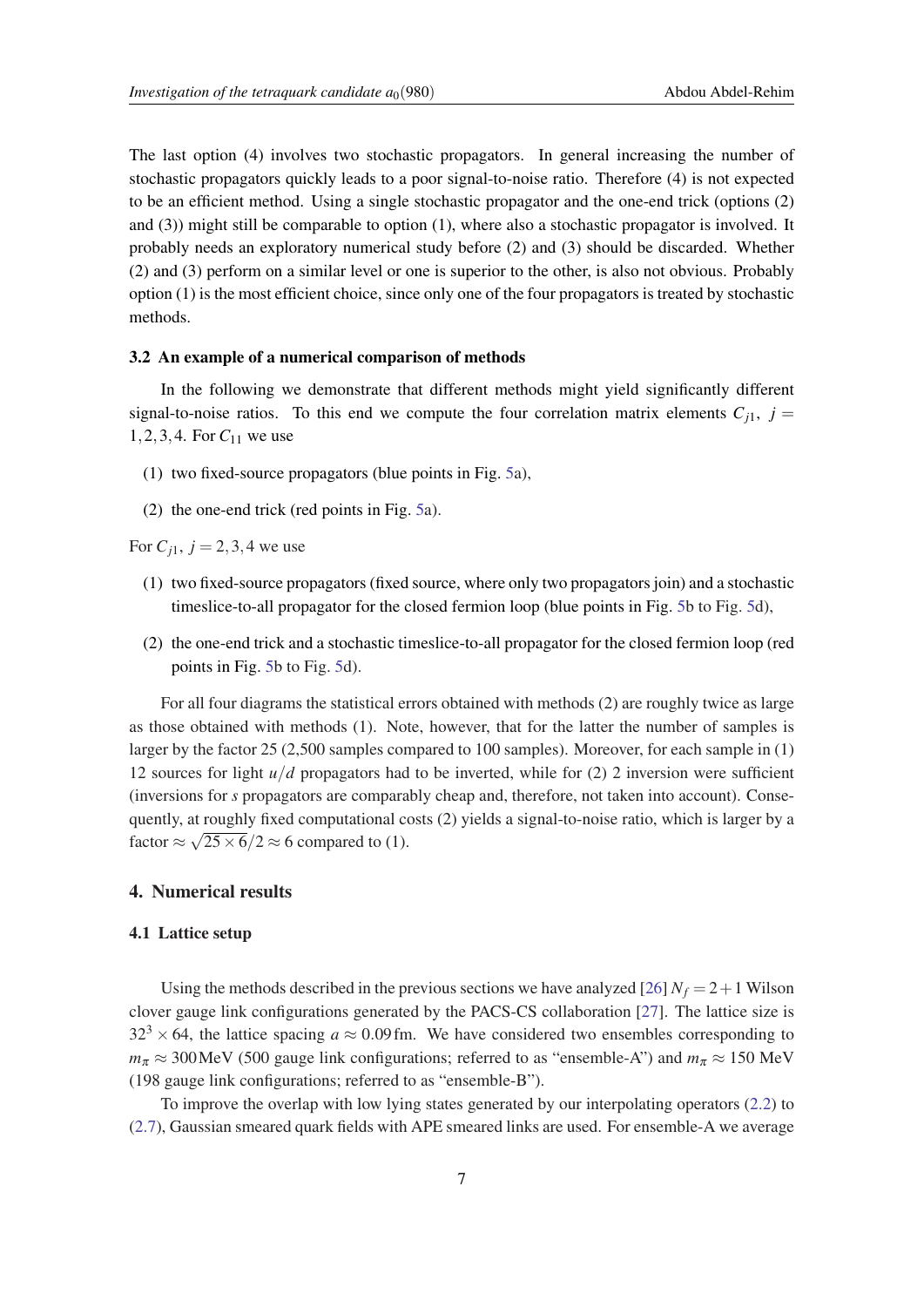<span id="page-7-0"></span>

**Figure 5:** Numerical comparison of methods for  $C_{j1}$ ,  $j = 1, 2, 3, 4$ .

each diagram  $C_{ik}$ ,  $j, k = 1, 2, 3, 4$  over 5 different source locations for each gauge link configuration, while for ensemble-B such an averaging has not been done yet. When there is a single closed fermion loop in a diagram, it is estimated with a stochastic timeslice-to-all propagator. When there are two closed fermion loops, we use a stochastic timeslice-to-all propagator for one of them and a fixed-source propagator for the other (cf. [[13\]](#page-11-0) for a detailed discussion). Propagators connecting the two timeslices are also fixed-source propagators (i.e. we use method (1) from subsection [3.2](#page-6-0)).

We have extracted effective masses and energy levels from the  $4 \times 4$  submatrix corresponding to interpolating operators [\(2.2](#page-2-0)) to ([2.5\)](#page-2-0) by solving a standard generalized eigenvalue problem, with reference time  $t_r = 1$ ,

$$
C(t)v_n(t,t_r) = \lambda_n(t,t_r)C(t_r)v_n(t,t_r) \quad , \quad E_n \stackrel{t \text{ large}}{=} E_n^{\text{eff}}(t,t_r) = \frac{1}{a}\ln\left(\frac{\lambda_n(t,t_r)}{\lambda_n(t+a,t_r)}\right). \tag{4.1}
$$

# 4.2 Results for ensemble-A

For ensemble-A our current results have smaller statistical errors than for ensemble-B, because of a larger number of samples (2,500 compared to 198) and the heavier pion ( $m_\pi \approx 300 \,\text{MeV}$ ).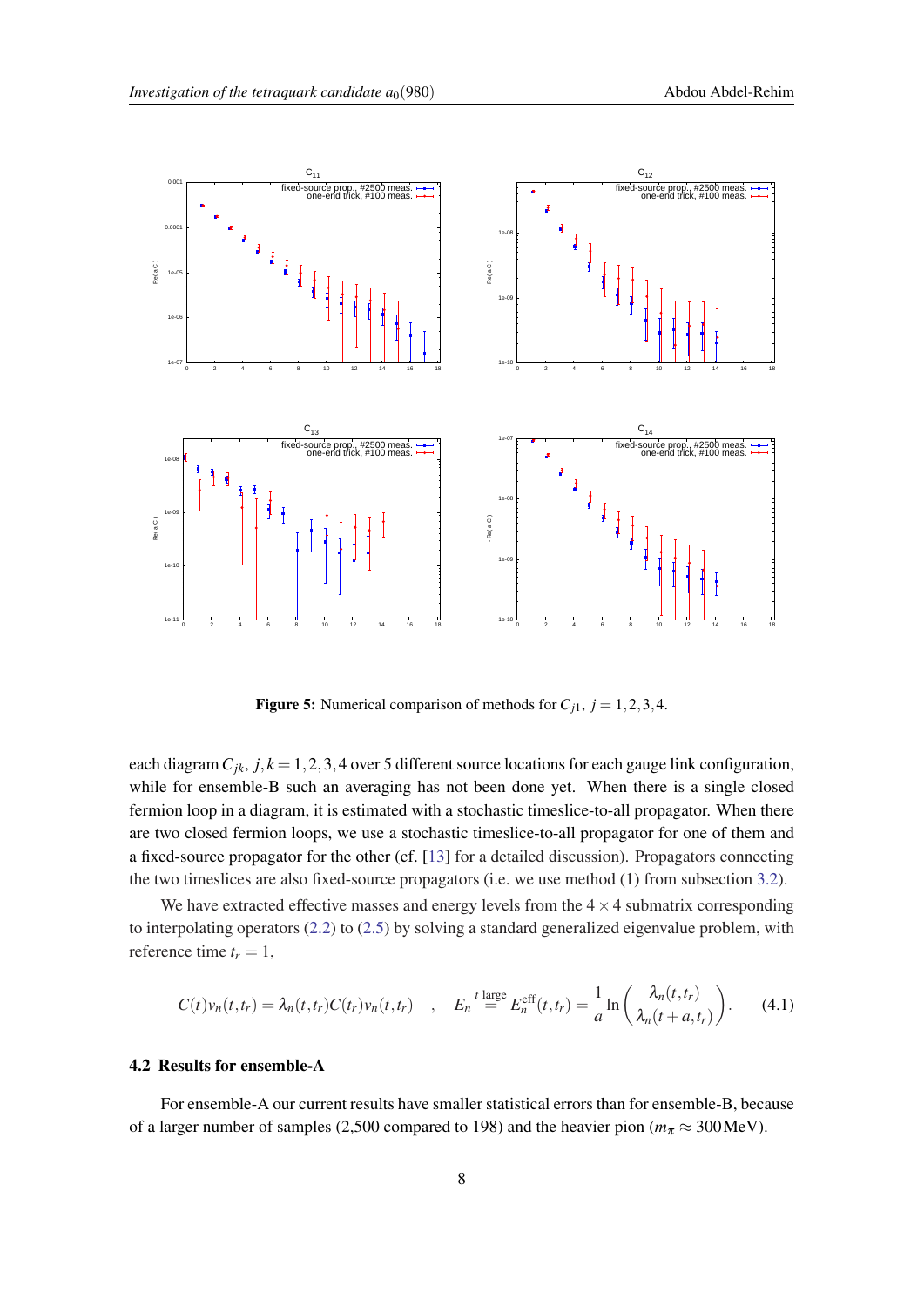#### 4.2.1 Ignoring diagrams with closed fermion loops

In Fig. 6 we show results ignoring diagrams with closed fermion loops (statistical errors are then significantly smaller). The  $4 \times 4$  correlation matrix is then equivalent to a  $1 \times 1$  matrix corre-sponding to the quark antiquark interpolator ([2.2](#page-2-0)) and an independent  $3 \times 3$  matrix corresponding to the four-quark bound state interpolators ([2.3\)](#page-2-0) to ([2.5](#page-2-0)).

The effective mass corresponding to the  $1 \times 1$  matrix indicates an energy level in the region of the  $a_0(980)$  (980 MeV  $\times a \approx 0.45$ ). The statistical errors, however, are quite large, which might be an indication that this state is not predominantly of quark-antiquark type.

The lowest state extracted from the 3  $\times$  3 matrix is dominated by a  $\eta_s \pi$  interpolator and the second lowest state by the  $K\bar{K}$  interpolator (cf. the right plot in Fig. 6 showing the eigenvector components  $|v_n|^2$ ). This is in agreement with our recent study of the  $a_0(980)$  using Wilson twisted mass quarks [\[11](#page-11-0), [12,](#page-11-0) [13,](#page-11-0) [14](#page-11-0), [15,](#page-11-0) [16](#page-11-0)].



Figure 6: Effective masses (left) and eigenvector components (right) for ensemble-A ignoring diagrams with closed fermion loops.

#### 4.2.2 Including diagrams with closed fermion loops

In Fig. [7](#page-9-0) we show results, where also diagrams with closed fermion loops are included. It is obvious that these diagrams significantly increase statistical errors. The plots in the first row correspond to a  $3 \times 3$  matrix, where only the four-quark bound state interpolators ([2.3](#page-2-0)) to ([2.5](#page-2-0)) are included. The results shown in the second row were obtained from a  $4 \times 4$  matrix, where also the quark-antiquark interpolator ([2.2](#page-2-0)) has been considered. Note that, when taking closed fermion loops into account, the  $4 \times 4$  matrix cannot be decomposed into independent  $1 \times 1$  and  $3 \times 3$  matrices.

The lowest state extracted from the  $3 \times 3$  matrix is dominated by the diquark-antidiquark interpolator, which is in strong qualitative discrepancy to the  $3 \times 3$  result obtained without closed fermion loops. The first and second excitation are of  $\eta<sub>s</sub>$ π and of  $K\bar{K}$  type and seem to correspond to the lowest two states, when closed fermion loops are ignored. When advancing to the  $4 \times 4$  matrix, the nature of the ground state changes from diquark-antidiquark to quark-antiquark type. The first and second excitation remain similar. These observations might be an indication that there is an additional state (besides  $\eta_s + \pi$  and  $K + \bar{K}$  two-meson states) in the mass region of the *a*<sub>0</sub>(980). This state seems to be more quark-antiquark-like than diquark-antidiquark-like.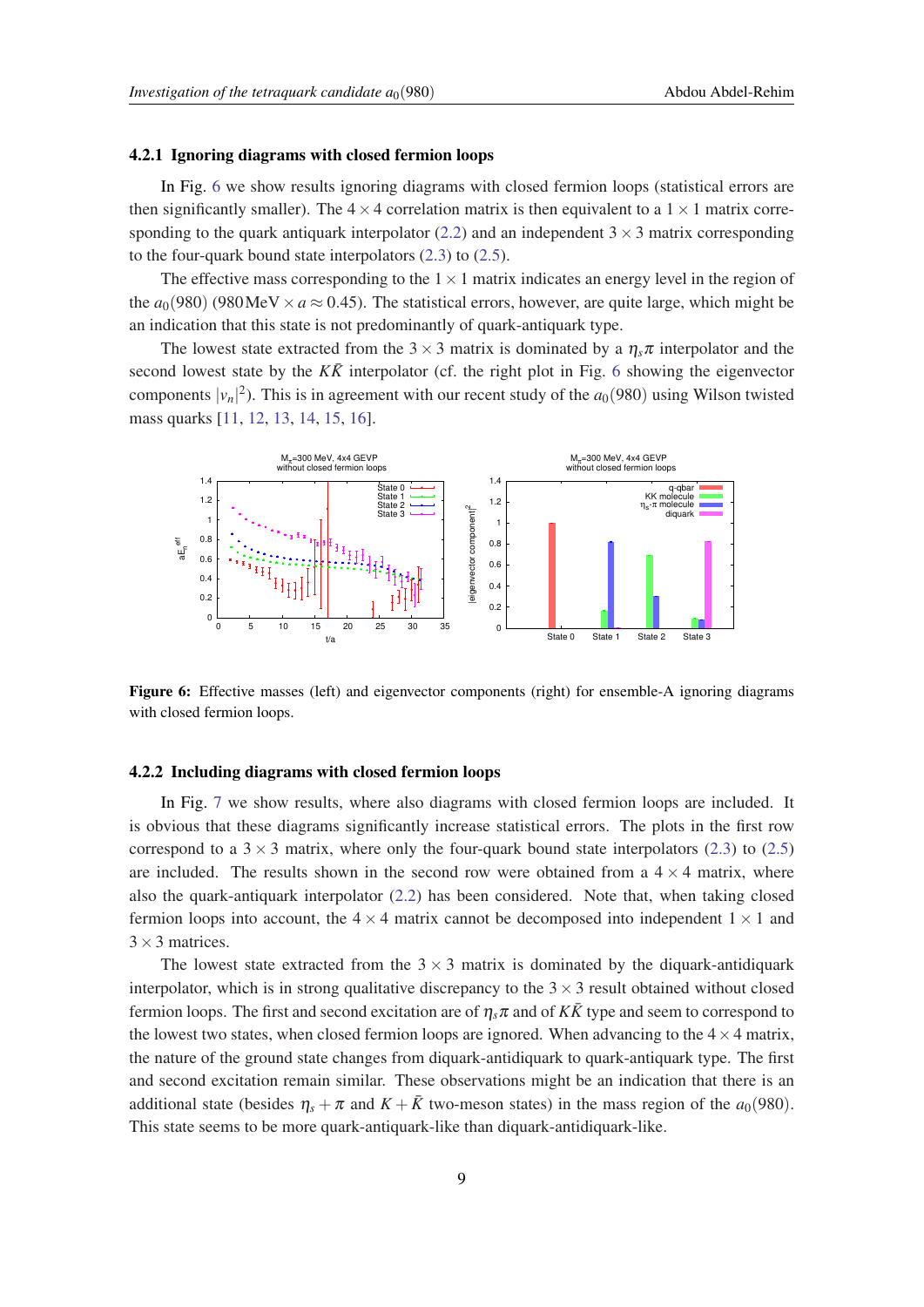<span id="page-9-0"></span>

Figure 7: Effective masses (left) and eigenvector components (right) for ensemble-A including diagrams with closed fermion loops.

Since at the moment the statistical errors are quite large, this interpretation is ambiguous. To clarify the situation and to possibly resolve a bound  $a<sub>0</sub>(980)$  state, we are currently extending the correlation matrix to include the two-meson interpolators  $(2.6)$  to  $(2.7)$  $(2.7)$ , which are known to result in less noisy correlators [\[12\]](#page-11-0).

# 4.3 Results for ensemble-B

The results obtained for ensemble-B are shown in Fig. [8](#page-10-0) and Fig. [9.](#page-10-0) There are only 198 samples at the moment and, hence, the results are more noisy, in particular when including closed fermion loops. The overall picture, however, is consistent with the one obtained for ensemble-A with respect to the operator content of the extracted states.

# 5. Conclusions and outlook

We presented technical aspects and preliminary results of our lattice QCD study of the scalar meson  $a_0(980)$  using a variety of interpolating operators, e.g. of quark-antiquark, of mesonic molecule and of diquark-antidiquark type. Two  $N_f = 2 + 1$  ensembles of Wilson clover gauge link configurations have been analyzed, one at near physical pion mass  $m_\pi \approx 150$  MeV. Contributions from closed fermion loops, which are technically challenging to compute, have been taken into account.

Our main goal is to identify and study the  $a<sub>0</sub>(980)$  state and understand its quark sub-structure. Our current results indicate that including quark-antiquark interpolators as well as diagrams with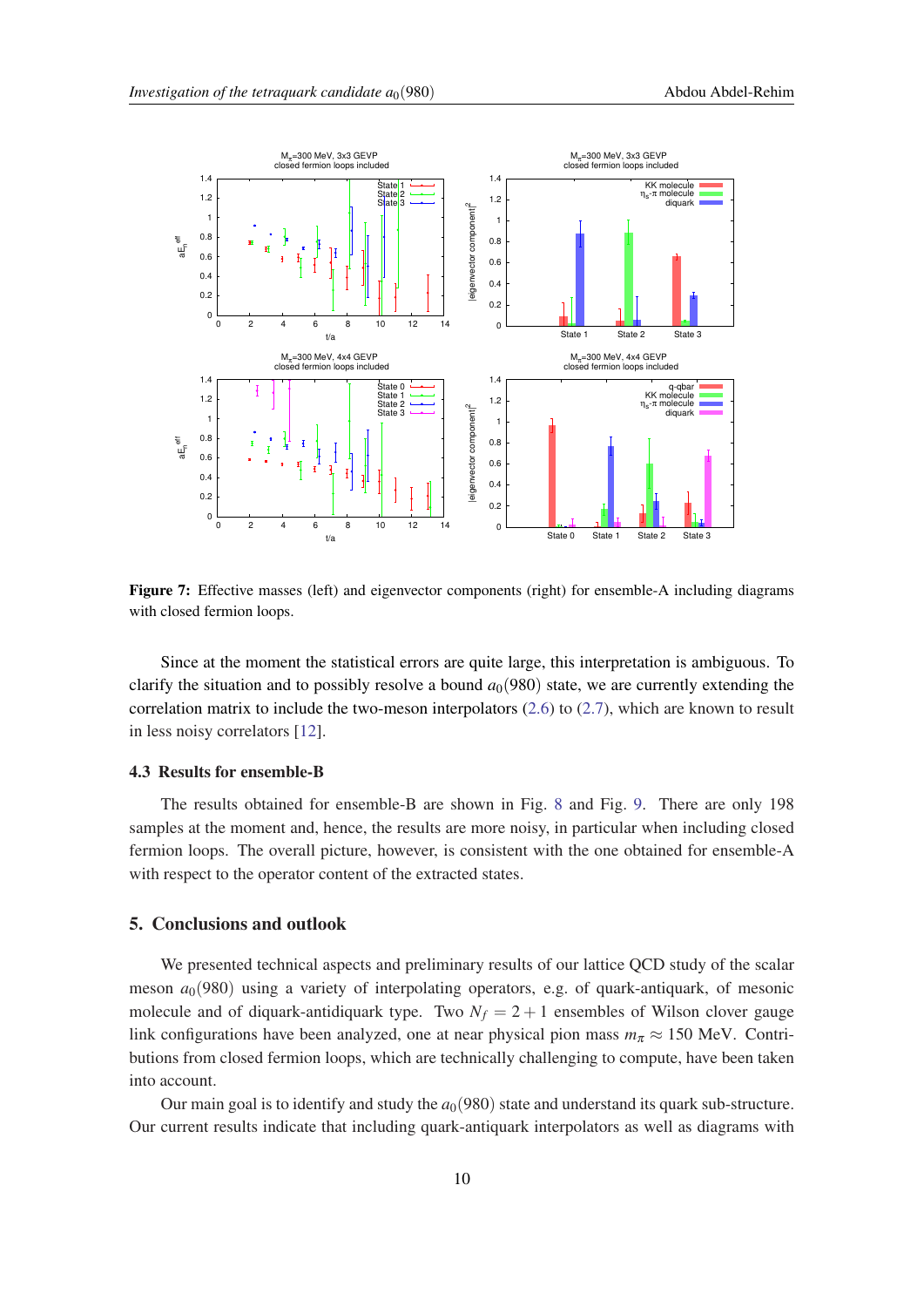<span id="page-10-0"></span>

Figure 8: Effective masses (left) and eigenvector components (right) for ensemble-A ignoring diagrams with closed fermion loops.



Figure 9: Effective masses (left) and eigenvector components (right) for ensemble-A including diagrams with closed fermion loops.

closed fermion loops have an important effect on the extracted spectrum. Currently we are working on reducing the statistical errors, which we plan to achieve in two ways: first, we will include explicitly scattering states of  $\eta_s + \pi$  and  $K + \bar{K}$  type; second we implement more advanced combinations of techniques, in particular making extensive use of the one-end trick.

# Acknowledgments

M.D.B. is funded by the Irish Research Council and is grateful for the hospitality at the Uni-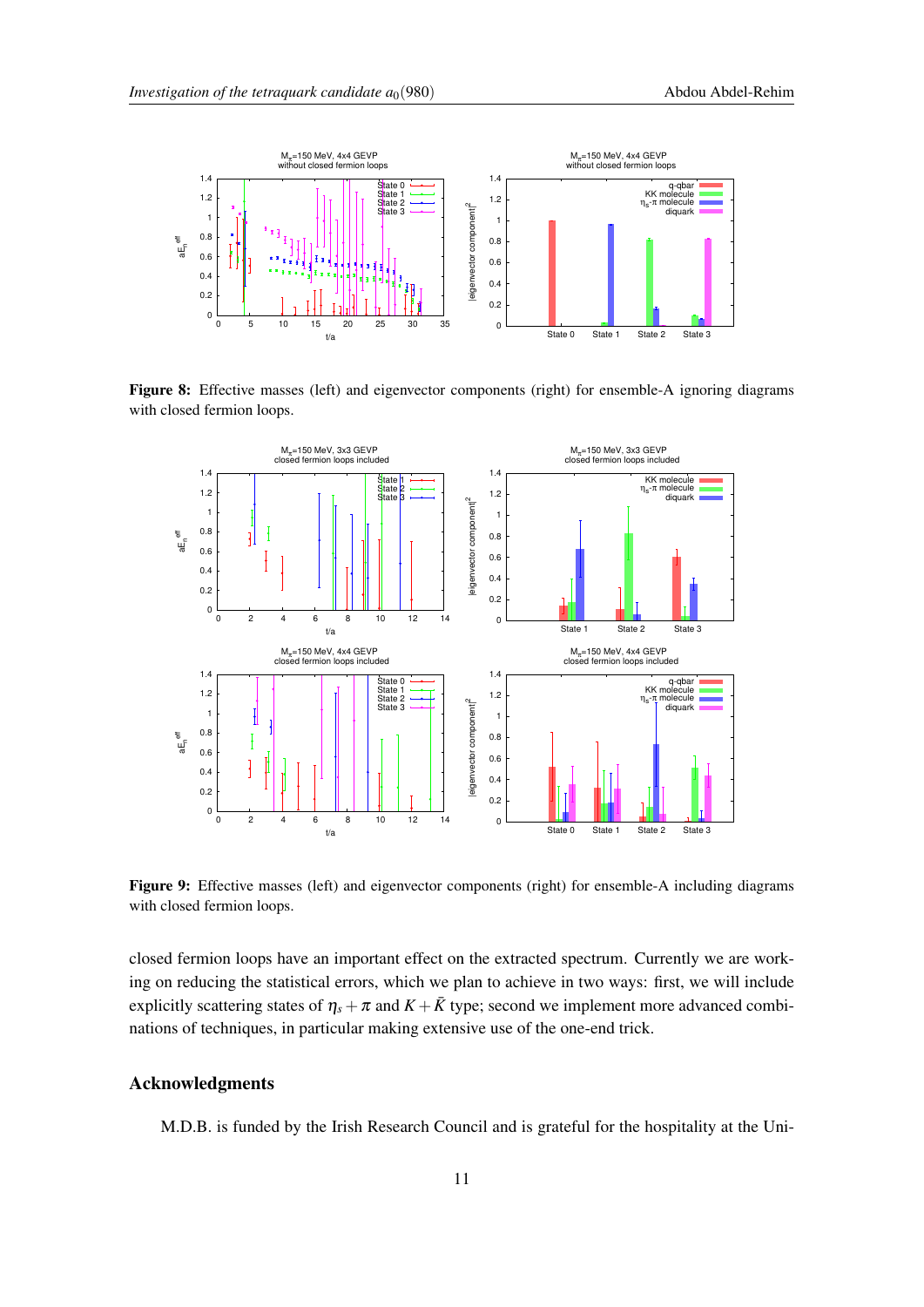<span id="page-11-0"></span>versity of Cyprus, the Cyprus Institute, and DESY Zeuthen, where part of this work was carried out. The work of M.G. was supported by the European Commission, European Social Fund and Calabria Region, that disclaim any liability for the use that can be done of the information provided in this paper. M.W. acknowledges support by the Emmy Noether Programme of the DFG (German Research Foundation), grant WA 3000/1-1. This work was supported in part by the Helmholtz International Center for FAIR within the framework of the LOEWE program launched by the State of Hesse.

## References

- [1] J. R. Peláez, AIP Conf. Proc. 1606, 189 (2014).
- [2] J. R. Peláez, PoS ConfinementX (2012) 019 [arXiv:1301.4431 [hep-ph]].
- [3] C. Amsler, S. Eidelman, T. Gutsche, C. Hanhart, S. Spanier and N. A. Törnqvist, "Note on scalar mesons below 2 GeV" (2014) [http://pdg.lbl.gov/2014/reviews/rpp2014-rev-scalar-mesons.pdf]
- [4] R. L. Jaffe, Phys. Rept. 409 (2005) 1 [hep-ph/0409065].
- [5] C. Bernard, C. E. DeTar, Z. Fu and S. Prelovsek, Phys. Rev. D 76, 094504 (2007) [arXiv:0707.2402 [hep-lat]].
- [6] C. Gattringer, L. Y. Glozman, C. B. Lang, D. Mohler and S. Prelovsek, Phys. Rev. D 78 (2008) 034501 [arXiv:0802.2020 [hep-lat]].
- [7] S. Prelovsek, arXiv:0804.2549 [hep-lat].
- [8] K. F. Liu, arXiv:0805.3364 [hep-lat].
- [9] M. Wakayama and C. Nonaka, PoS LATTICE 2012, 276 (2012) [arXiv:1211.2072 [hep-lat]].
- [10] S. Prelovsek, L. Leskovec, C. B. Lang and D. Mohler, Phys. Rev. D 88 (2013) 5, 054508 [arXiv:1307.0736 [hep-lat]].
- [11] J. O. Daldrop *et al.* [ETM Collaboration], PoS LATTICE 2012, 161 (2012) [arXiv:1211.5002 [hep-lat]].
- [12] C. Alexandrou *et al.* [ETM Collaboration], JHEP 1304, 137 (2013) [arXiv:1212.1418].
- [13] M. Wagner *et al.* [ETM Collaboration], PoS ConfinementX, 108 (2012) [arXiv:1212.1648 [hep-lat]].
- [14] M. Wagner *et al.* [ETM Collaboration], Acta Phys. Polon. Supp. 6, no. 3, 847 (2013) [arXiv:1302.3389 [hep-lat]].
- [15] M. Wagner *et al.*, PoS LATTICE **2013**, 162 (2012) [arXiv:1309.0850 [hep-lat]].
- [16] M. Wagner *et al.*, J. Phys. Conf. Ser. 503, 012031 (2014) [arXiv:1310.6905 [hep-lat]].
- [17] C. Alexandrou, P. de Forcrand and B. Lucini, Phys. Rev. Lett. 97, 222002 (2006) [hep-lat/0609004].
- [18] M. Wagner et al. [ETM Collaboration], JHEP 1107, 016 (2011) [arXiv:1104.4921 [hep-lat]].
- [19] T. DeGrand and C. E. Detar, World Scientific (2006).
- [20] C. Gattringer and C. B. Lang, Lect. Notes Phys. 788 (2010).
- [21] S. Bernardson, P. McCarty and C. Thron, ries in lattice QCD," Comput. Phys. Commun. 78, 256 (1993).